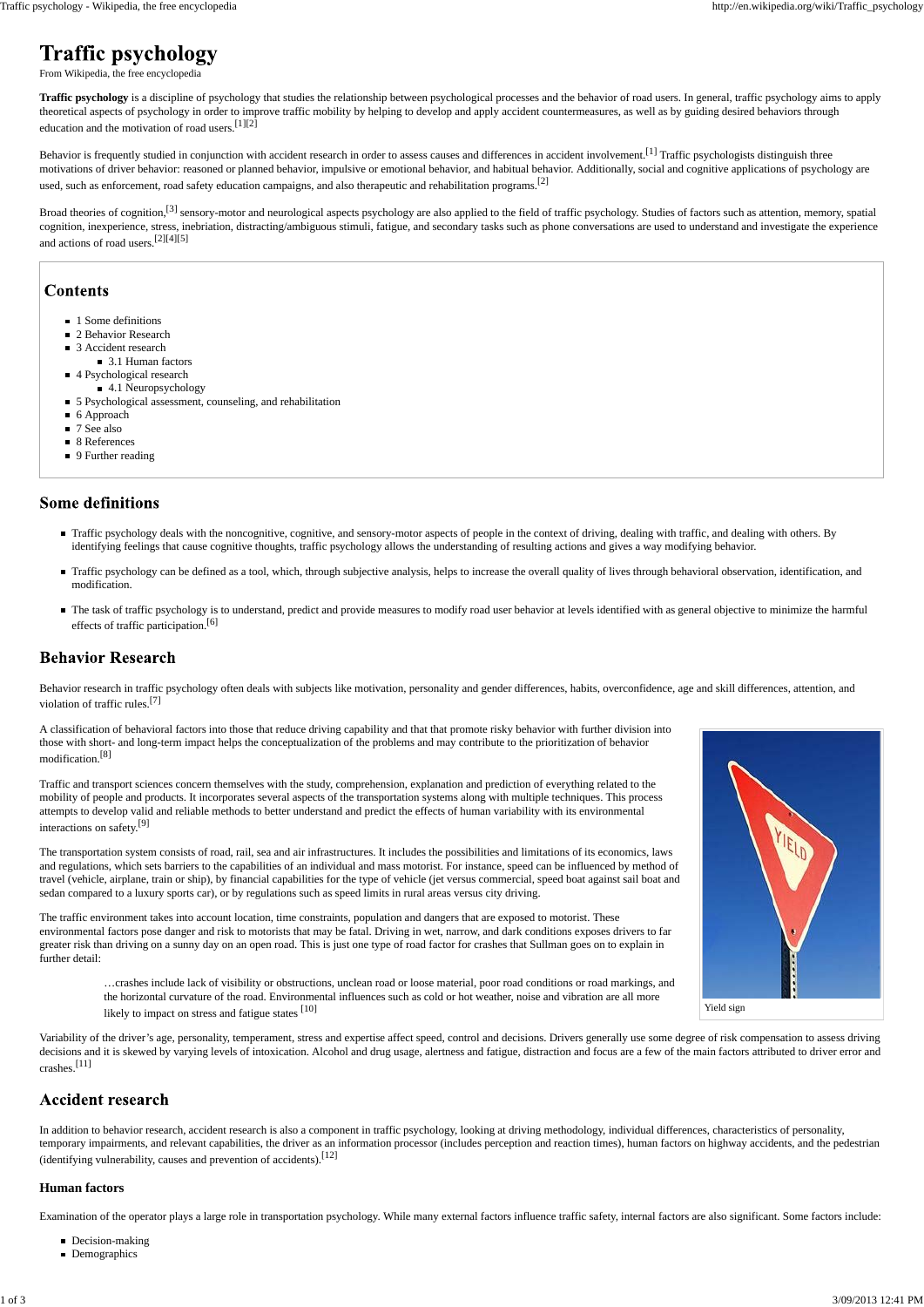Linking brain regions, networks, and circuits with behaviors involved in operating a vehicle is one of the more salient topics of research within traffic psychology. Seven separate brain networks have been identified in driving simulations as being of importance to the neurophysiological processes involved in driving. The networks each have a unique function as outlined by Porter: The parietoccipital sulcus is involved in visual monitoring, motor cortex and cerebellar areas—for gross motor control and motor planning; orbitofrontal and cingulate — for error monitoring and inhibition, including motivation, risk assessment, and internal space; and medial frontal, parietal, and posterior cingulate for vigilance, including spatial attention, visual stream, monitoring, and external space.<sup>[14]</sup> By linking neuropsychological processes and driving, the ability to understand errors, development, and safety is enhanced. The involvement of motor and cerebellar networks in driving was confirmed by Calhoun, Pekar, and Pearlson (2004).<sup>[14]</sup> Research into in alcohol dosage and its related effect on neuropsychological processes found that greater quantities of alcohol created a larger likelihood to engage in high speed driving and an increase in the number of times the speed limit was exceeded.<sup>[15]</sup>

### Psychological assessment, counseling, and rehabilitation

#### **Neuropsychology**

Rehabilitation counseling is a process because of the many steps involved for an individual to become self-reliant. A driver rehabilitation specialist (DRS) is one who "plans, develops, coordinates and implements driving service for individuals with disabilities" [16] DSR's may come from backgrounds such as physical therapy, kinesiotherapy, psychology, and driver education.

"An initial driver evaluation can last one to four hours, depending on the client's presenting disabilities and driving needs. Following the clinical assessment, clients undergo an on-road assessment if they meet the minimum state standards for health and vision, and the client holds a valid driver's license or permit. The on-road assessment is performed in a driver rehabilitation vehicle equipped with dual brakes, rear-view mirror and eye-check mirror for the DRS, and any necessary adaptive equipment". [17]

The goal in the rehabilitation process is to have the individual realize their condition and attempt to reinstate them into a driving environment in which they will pose no threat to others.

### Approach

Evaluating a driver requires many aspects. A clinical assessment includes a review of the medical history, driving history, and driving needs. Visual and perceptual assessment along range of motion, motor strength, coordination, sensation, reaction time and cognitive assessment is a crucial aspect and the focus of the medical history evaluation.

- 1. ^ *a b* Rothengatter, T. (1997). "Psychological aspects of road user behavior.". *Applied Psychology: An International Review* 46 (3): 223–234.
- 2. ^ *a b c* Goldenbeld, C.; Levelt, P.B.M., Heidstra, J. (2000). "Psychological perspectives on changing driver attitude and behaviour.". *recherche-Transports-Securite* 67: 65–81.
- 3. ^ <sup>*a b*</sup> Regan, D. (1993). "Dissociation of Discrimination Thresholds for Time to Contact for Rate of Angular Expansion". *Vision Res.* 33 (4): 447–462. doi: 10.1016/0042-6989(93)90252-R (http://psycnet.apa.org/psycinfo/1993-36092-001)
- 4. **^** Groeger, J. A. (2000). Understanding driving: Applying cognitive psychology to a complex everyday task. Psychology Press.
- 5. ^ Trick, L. M., Enns, J. T., Mills, J., & Vavrik, J. (2004). Paying attention behind the wheel: A framework for studying the role of attention in driving. Theoretical Issues in Ergonomics Science, 5(5), 385-424.
- 6. **^** Barjonet, P. (2001). Traffic psychology today. (1st ed., p. 4). Norwell, Massachusettes: Kluwer Academic Publishers.
- 7. **^** Rothengatter and Groeger (1998-08-17). "Traffic psychology and behaviour" (http://www.sciencedirect.com/science/article/pii/S1369847898000072). *Science Direct*. Retrieved 2013-03-13.
- 8. ^ Human Factors in the Causation of Road Traffic Crashes Eleni Petridou and Maria Moustaki, European Journal of Epidemiology , Vol. 16, No. 9 (2000), pp. 819-826, http://www.jstor.org/stable /3581952
- 9. **^** Barjonet, P. E. (Hrsg). (2001). Traffic psychology today. Boston, London: Kluwer Academic Publishers.
- 10. **^** Sullman, M., & Dorn, L. (2012). Advances in traffic psychology: Human factors in Road and rail transport.
- 11. **^** Cacciabue, P. C. (2007). Modeling driver behaviour in automotive environments: Critical issues in driver interactions with intelligent transport systems.
- 12. **^** Shinar, D. (1978). Psychology on the road: The human factor in traffic safety. (1st ed.). Berkshire, United Kingdom: Transport Research Laboratory.
- 13. **^** Taoka, George T. (March 1989). "Brake Reaction Times of Unalerted Drivers" (http://www.ite.org/membersonly/itejournal/pdf/jca89a19.pdf). *ITE Journal* **59** (3): 19–21.
- 14.  $\wedge^{\alpha}$  *b* Porter, B. E. (Ed.). (2011). Handbook of traffic psychology. Academic Press.
- 15. ^ Translating cognitive neuroscience to the driver's operational environment: A neuroergonomic approach. Lees, Monica N.; Cosman, Joshua D.; Lee, John D.; Fricke, Nicola; Rizzo, Matthew The American Journal of Psychology, Vol 123(4), 2010, 391-411.
- 16. **^** Association of Driver Rehabilitation Specialists: Driver Rehabilitation Specialist Certification Exam fact sheet (www.driver-ed.org/public/articles/index.cfm?Cat=10)
- 17. **^** Assesing and Counseling Older Drivers http://www.nhtsa.gov/people/injury/olddrive/olderdriversbook/pages/Chapter5.html#Anchor-4%20T-22329

# **Further reading**

Transportation psychology has emerged rapidly since the 1980s and, from its inception, has followed an interdisciplinary approach and has shared common topics with other fields, in particular medicine (e.g. driving aptitude), engineering (e.g. ergonomics and human factors), and economics (e.g. travel demand management). Mobility, including its positive and negative repercussions, originates in people's decisions and behavior – and these could be influenced. The main causes of traffic accidents are errors due to maladaptive behavior in interaction with roadways or other vehicles.

### See also

- Cognitive ergonomics
- Engineering psychology
- High-velocity human factors
- **Human** factors
- **Mental chronometry**
- Road rage
- Karl Peglau

### **References**

- Traffic and transportation psychology (http://vplno1.vkw.tu-dresden.de/psycho/download/ttp3\_0.pdf)
- PASS Psychological and medical assistance for safe mobility (http://www.p-a-s-s.eu). An interdisciplinary model to promote and secure mobility competence in Europe.
- Barjonet, P. E. (Hrsg). (2001). *Traffic psychology today*. Boston, London: Kluwer Academic Publishers.
- Groeger, J. A., Rothengatter, J. A. (1998). Traffic psychology and behavior. *Transportation Research Part F,* **1** (1), 1-9.
- **Distraction**
- $\blacksquare$  Detection Thresholds<sup>[3]</sup>
- Drugs and alcohol
- Driving training and experience
- Familiarity with vehicle and environment
- Fatigue
- **Inattention**
- Perception-reaction time<sup>[13]</sup>
- Response to the unexpected
- **Risky behaviors**
- **Stress and panic**

## **Psychological research**